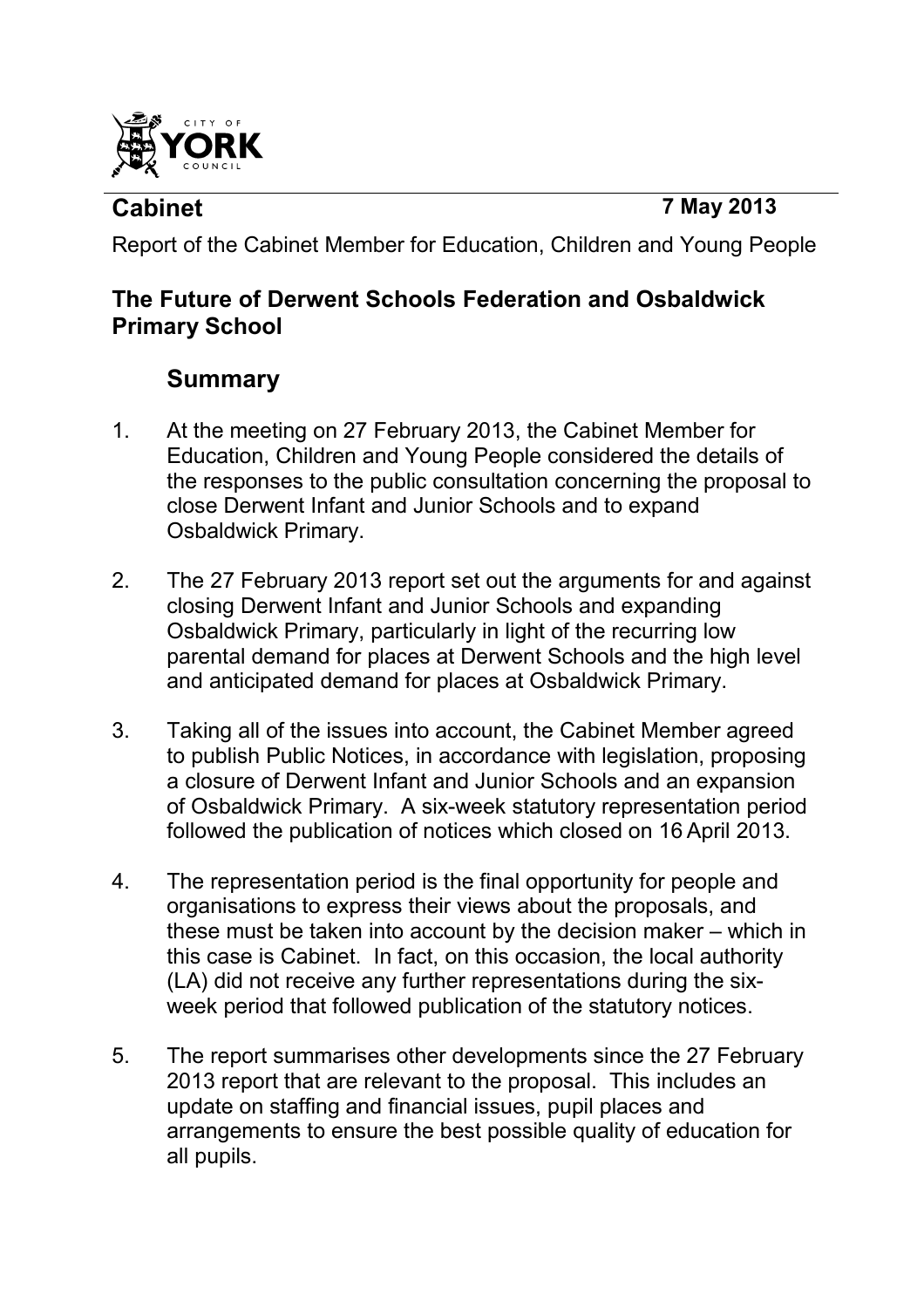# **Background**

**6.** The report to Cabinet on 27 February 2013 set out in detail the background to this matter, and the reasons for proposing the closure of Derwent Schools and expanding Osbaldwick Primary. The report described the financial and educational implications of expanding Osbaldwick Primary concentrating on the need to ensure there is an excellent quality of education in the local community.

#### **Responses received during the Initial Public Consultation Period**

- 7. The public consultation period was carried out between 10 December 2012 and 15 February 2013. During this period, the LA, the schools and their governing bodies consulted broadly in order to engage parents, pupils and the community. This consisted of the publication and distribution of a consultation document, a parent's evening, site visits to each school, a detailed Frequently Asked Questions document and a public consultation event held at both schools. Forty questionnaires were completed at the site visits, and six emailed responses were received during the period of consultation.
- 8. All of the responses received were set out in annexes which accompanied the February report.

#### **Responses received during the Statutory Representation Period**

9. Following publication of the statutory notification on 6 March 2013, the LA received no further submissions during the 6-week statutory representation period.

#### **Developmental Improvements**

- 10. A number of physical improvements are proposed for the Derwent site. These include improving the appearance of the front of the site; where required, painting external doors and fencing in school colours, and increasing cycle storage facilities.
- 11. Within the new Osbaldwick School there will also be maintained nursery provision in order to ensure there are sufficient high quality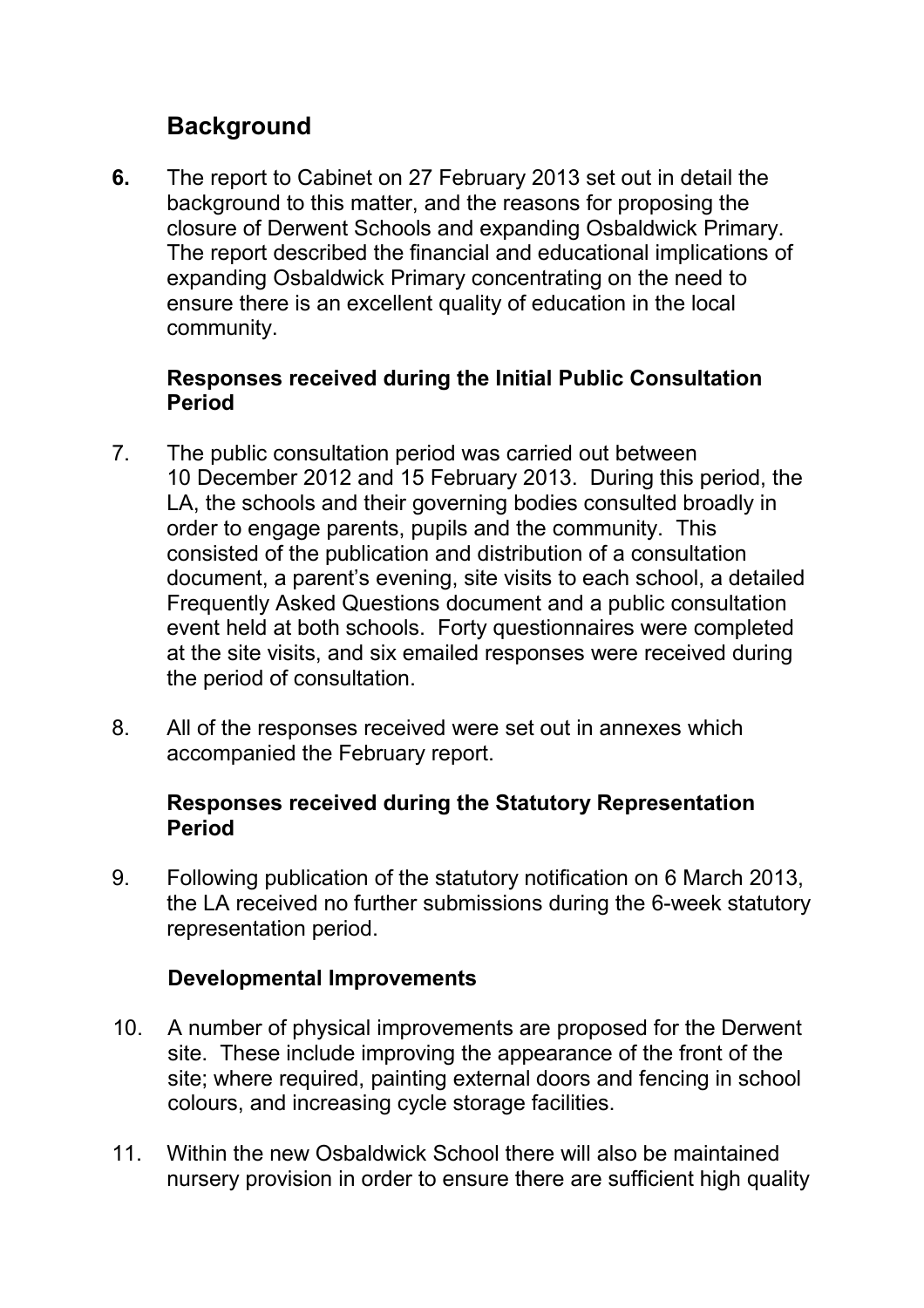early education places for three and four year olds available to meet local demand.

12. One parent governor at Derwent has joined the Osbaldwick governing body and opportunities for other governors to join are being considered.

# **Analysis**

- 14. The LA must have regard to guidance issued by the Secretary of State when taking a decision on closure and expansion proposals. These are 'Closing a Mainstream School: A Guide for Local Authorities' and 'Expanding a Maintained Mainstream School by Enlargement or Adding a Sixth Form'. Both of these documents are guides for LAs and governing bodies.
- 15. Both documents state that, "All proposals should be considered on their individual merits". Each guide sets out various factors that should be considered by decision makers (Cabinet) in making their decision. The relevant factors are summarised below.

## **A - Effect on Standards and School Improvement**

- 16. Both guides state that schools that need to be closed "are closed quickly and replaced by new ones where necessary; and the best schools are able to expand and spread their ethos and success".
- 17. The guidance states that "The government wishes to encourage changes to local school provision which will boost standards and opportunities for young people, whilst matching school place supply as closely as possible to pupils' and parents' needs and wishes". The LA believe that closing Derwent Schools and expanding Osbaldwick Primary across two sites under one headteacher and one governing body will provide a high quality of educational provision for the local community whilst retaining excellent facilities and providing better value for money than the existing arrangements.
- 18. The guidance also states that "It is important that education is provided as cost effectively as possible. Empty places can represent a poor use of resources - resources that can often be used more effectively to support schools in raising standards. The Secretary of State wishes to encourage LAs to organise provision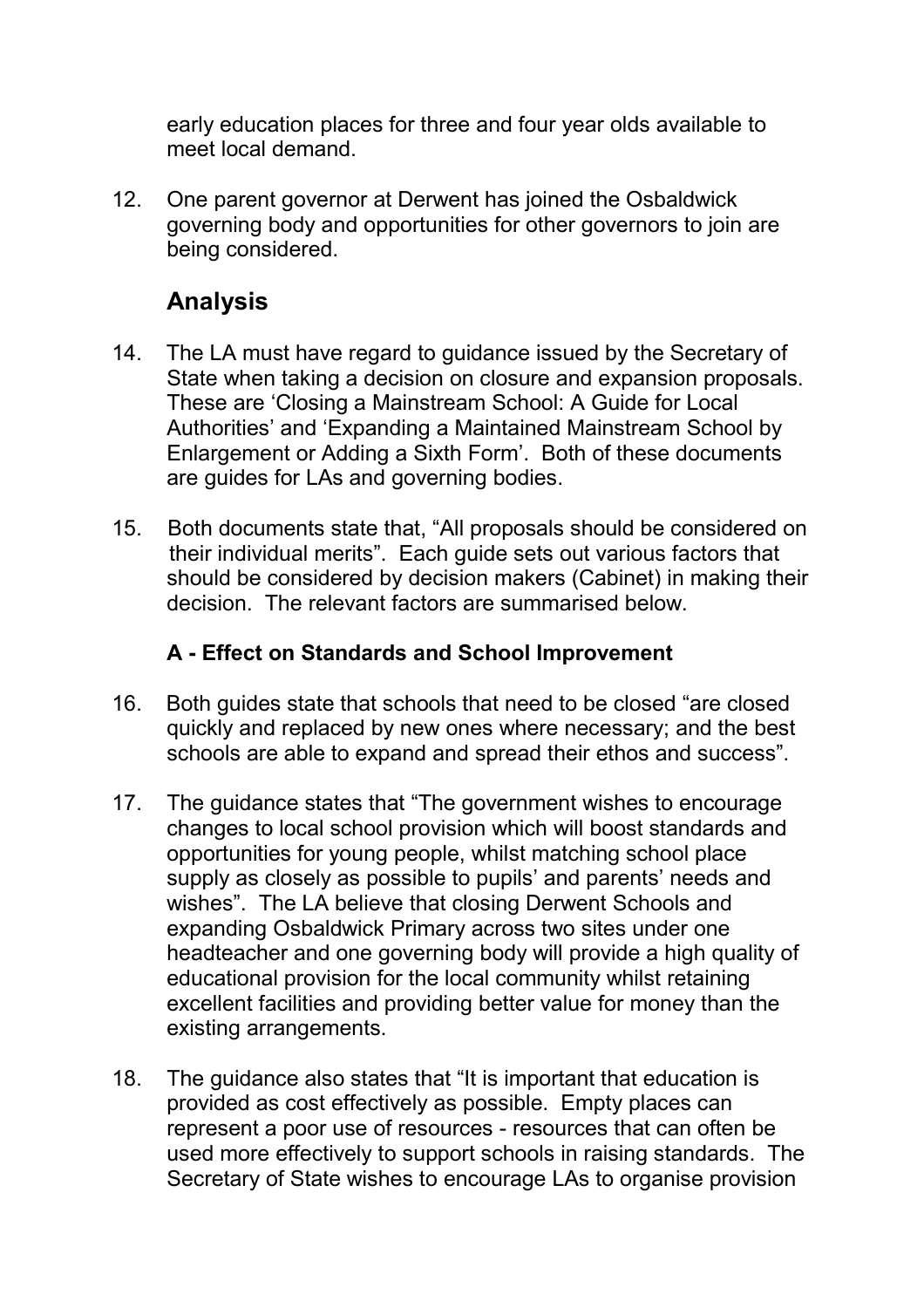in order to ensure that places are located where parents want them. LAs should take action to remove empty places at schools that are unpopular with parents and which do little to raise standards or improve choice". With the highest surplus places across the city, Derwent Schools' declining pupil numbers means that the cost of education per pupil is particularly high.

### **B - Need for Places**

- 19. Guidance advises that "The government is committed to ensuring that every parent can choose an excellent school for their child. It is for the decision maker to decide whether a school is successful and popular, however, the following indicators **should** all be taken into account: a) the school's performance, and b) the numbers of applications for places".
- 20. The guidance is specific in defining spare places stating that "the decision maker (Cabinet) should normally approve proposals to close schools in order to remove surplus places where the school proposed for closure has a quarter or more places unfilled, and at least 30 surplus places, and where standards are low compared to standards across the LA".
- 21. At the time of the October census 2012, Derwent Infant and Junior had 100 pupils, and 110 surplus places (51%). The most recent primary admission data (for September 2013) shows only nine parents chose Derwent Schools out of a possible published admission number of 30. In September 2013, using current data, the total number of pupils on roll will have reduced from 100 to 95.
- 22. In 2010, both Derwent and Osbaldwick were inspected by Ofsted. Derwent was judged overall as being 'satisfactory'. Osbaldwick was considered by Ofsted to be a 'good school with outstanding outcomes'.
- 23. An expanded Osbaldwick Primary would change from being one form of entry to two forms of entry providing up to 60 places per year group. This will mean the school should be able to meet the anticipated local demand for primary places in the foreseeable future given current patterns of parental preference.
- 24. Minor changes to the catchment area of Tang Hall Primary School and the existing Derwent catchment area are proposed in order to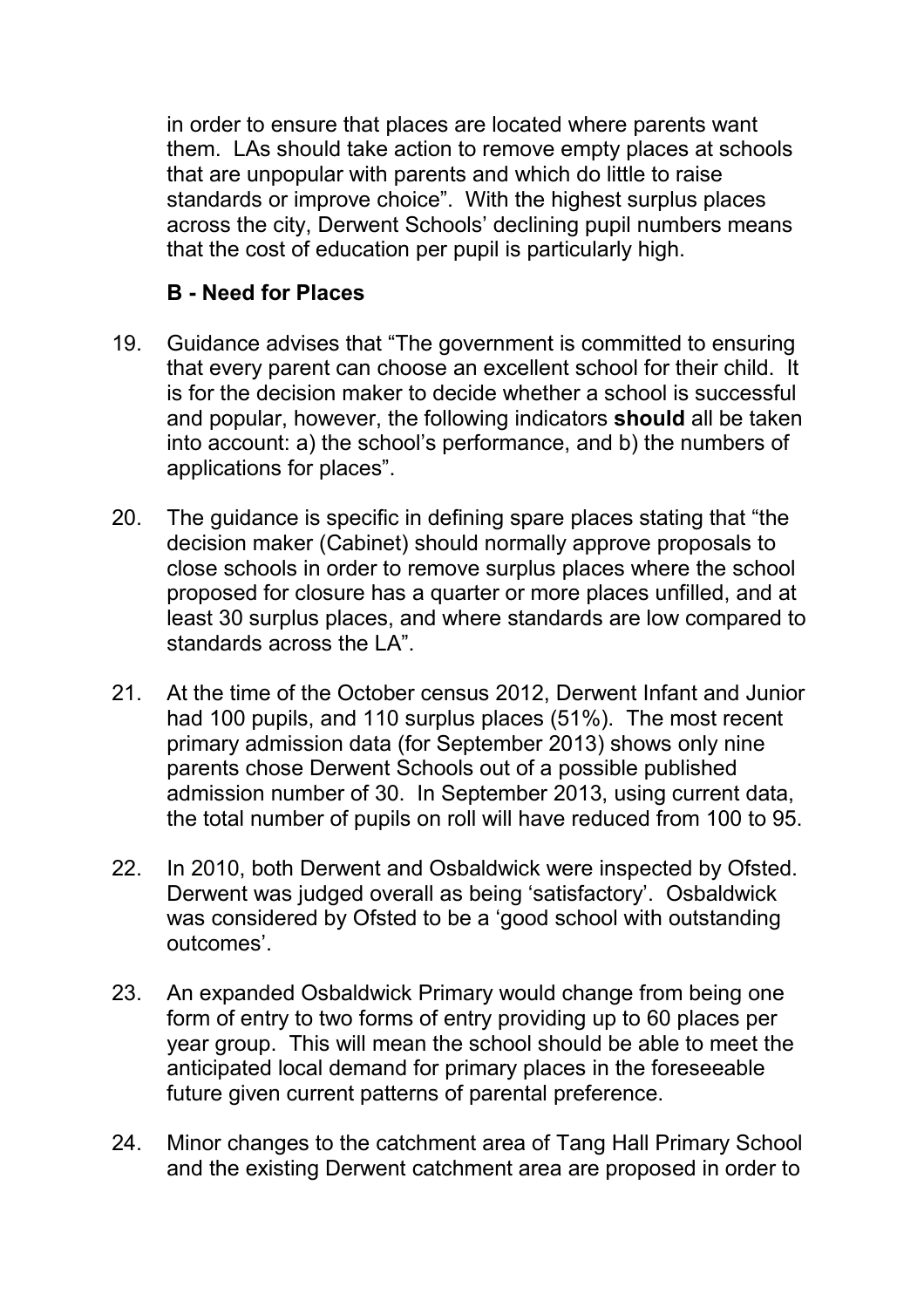balance the available school places within local catchment areas. This change would mean Tang Hall Primary School would include the area north of Tang Hall Beck and west of Tang Hall Lane in its catchment area for admissions for Reception age entry from September 2014. This catchment area change will also cover applications across the other year groups for those requesting school places from September 2013.

### **C - Impact on the Community and Travel**

- 25. The guidance notes that "some schools may already be a focal point for family and community activity, providing extended services for a range of users, and its closure may have wider social ramifications. In considering proposals for the closure of such schools, the effect on families and the community should be considered. Where the school was providing access to extended services some provision should be made for the pupils and their families to access similar services through their new schools or other means". The guidance also notes that when considering proposals to close a school the Cabinet should consider the impact of the proposals on community cohesion and take into account the nature of alternative provision.
- 26. The February Cabinet report described the community facilities provided across both sites. These included sports provision, comprising a floodlit Multi Use Games Area (MUGA) with a separate block for showers and changing; early year's provision, including the maintained nursery and out of school clubs, and Children's Centre and Integrated Family Service provision. It is anticipated that these services will all continue operating to the same standard if the proposals are agreed.
- 27. The February report also described the expected movement of people between the two sites. To allow parents/carers to drop off and pick up children between the two sites, there would be staggered start and finish times. During the school day, children would be supervised and escorted when walking between the two sites to access facilities such as the MUGA, or to use either of the halls for activities. The after-school club would be operated from one site and children on the other site would be escorted, as happens at present. Most activities would therefore take place at each child's base site, meaning children would finish the day at the same site as they started at.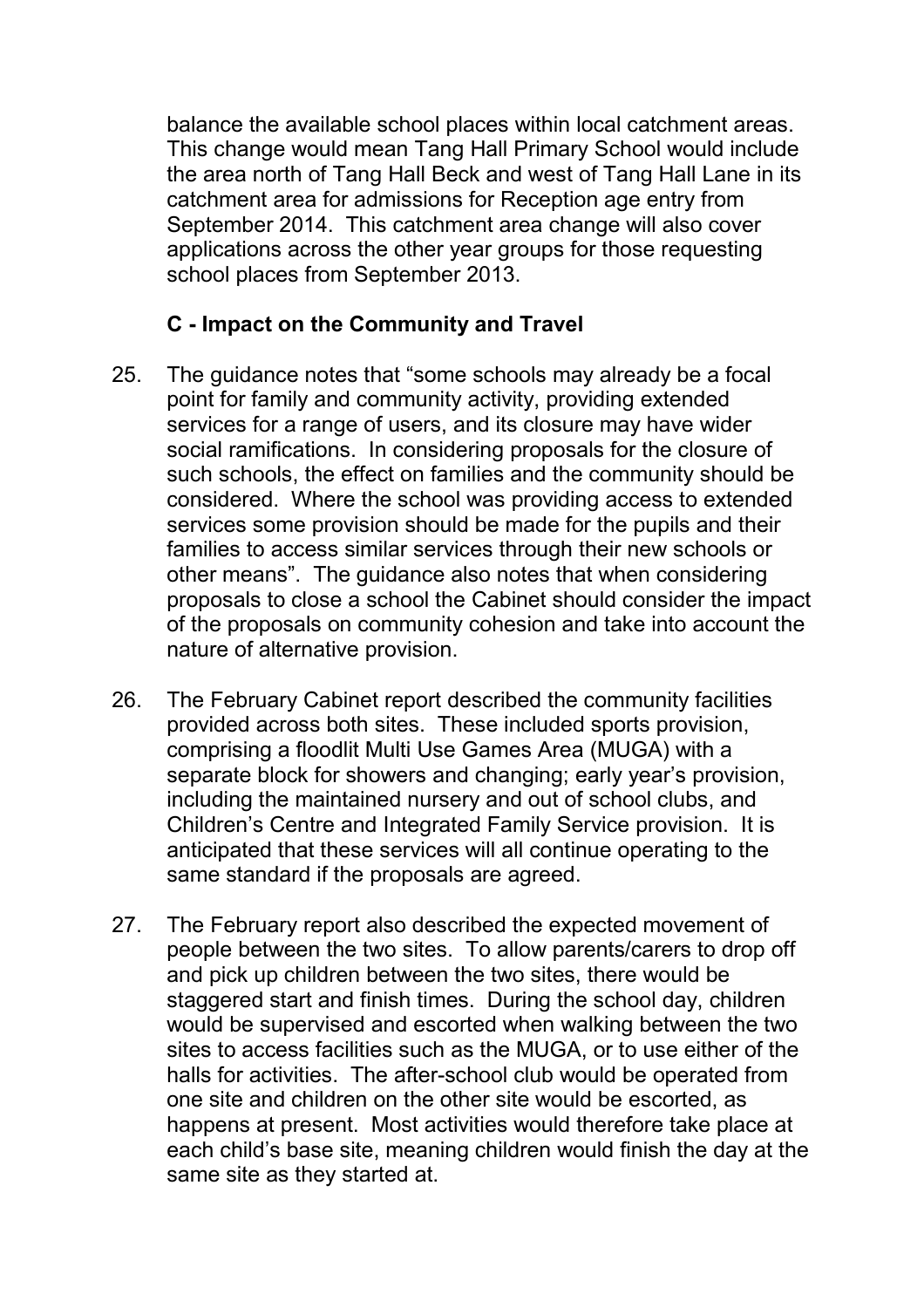## **D - Special Educational Needs (SEN) Provision**

28. The guidance states that "SEN provision, in the context of school organisation legislation and this guidance, is provision recognised by the LA as specifically reserved for pupils with special educational needs". Although Derwent and Osbaldwick Schools do not include specific SEN provision as covered by this guidance, the LA will continue to ensure that high quality teaching and support arrangements will be provided appropriate to individual children's needs.

# **Implications**

### **Financial Implications**

- 29. With the highest amount of surplus spaces in the city at 51%, the continuing low demand for places at Derwent has led to an unsustainable cost of educational provision. The cost of provision of education per pupil at Derwent is almost double that of other schools. The LA is fully aware of the pressures on school budgets and the importance of providing the best value for money possible.
- 30. If a decision is taken to close the Derwent schools, the governing body of the expanded Osbaldwick Primary will be allocated a budget calculated in accordance with the local funding formula regulations agreed by the York Education Partnership. This will include transition funding in order to support the expanded school as it becomes established.

### **HR Implications**

- 31. The proposal to close Derwent Schools with effect from 31 August 2013 means that up to 24 staff employed at the school on that date could become redundant by reason of the closure. Formal consultation on these potential redundancies with staff, their trade unions and professional associations has been undertaken in recent months and is now concluded. Notice of any such redundancies will need to be served by 31 May 2013 at the latest.
- 32. In order to mitigate compulsory redundancies as a result of the closure, it is expected that there will be a small number of volunteers for redundancy from both teaching and support staff;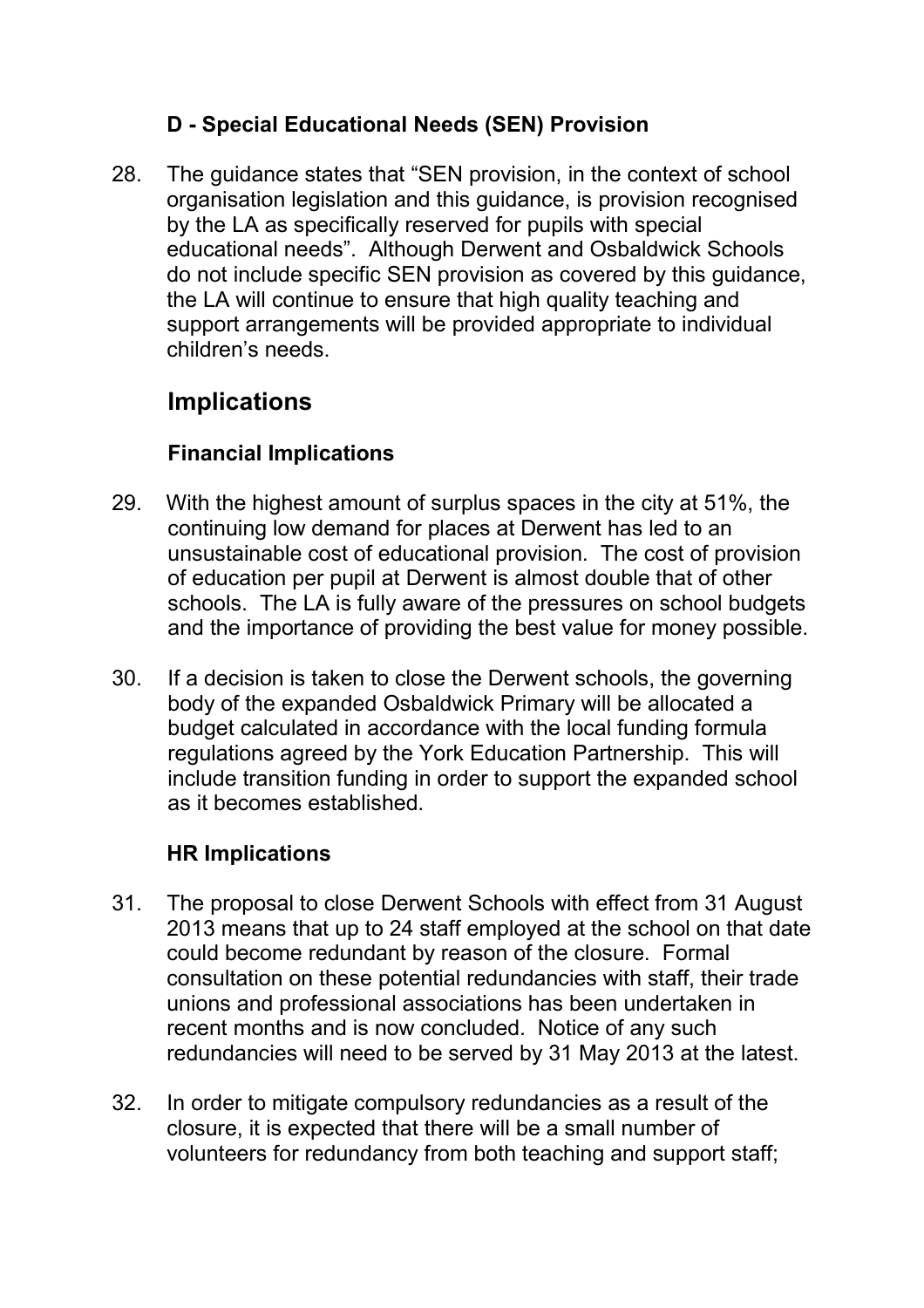and the remaining staff will be encouraged to apply for ring fenced vacancies in the expanded Osbaldwick Primary school structure.

- 33. Consultation has now concluded on the proposed revised staffing structure for an expanded Osbaldwick Primary school and, if the closure is agreed, arrangements will be made for recruitment to the vacancies to proceed as soon as possible.
- 34. Staff who have not volunteered for redundancy or found redeployment in Osbaldwick Primary school or elsewhere by 1<sup>st</sup> September 2013 will receive a redundancy payment in line with the City of York Council's scheme.

# **Other Implications**

36. The statutory published admission number for Osbaldwick Primary will be increased to 60 for September 2013. There are no other specific equalities, legal, crime and disorder, information technology, or property implications. All admissions will be processed under fair access protocols.

# **Council Plan**

35. The provision of primary education is a key responsibility of the Council, which is recognised as a high performing authority in this regard. Successful educational outcomes for young people from all of our communities contribute significantly to the delivery of the Council's priorities. The interests of children and young people have been the key consideration in this issue.

## **Risk Management**

37. If Derwent Schools is to close and Osbaldwick Primary school is to expand, a managed process will be put in by the governing bodies, supported by local authority officers. The expanded school will be ready to operate across the two sites in September 2013.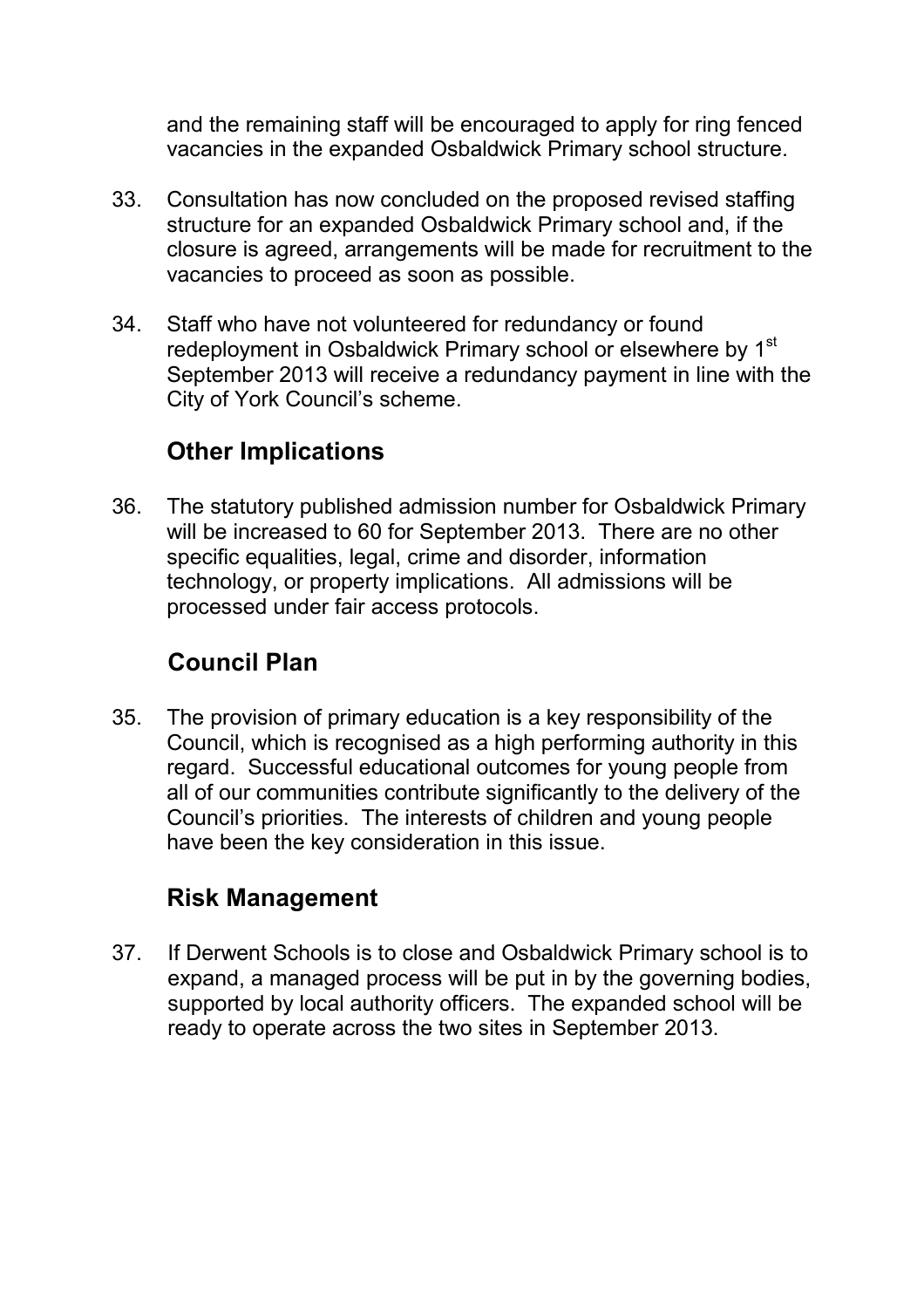## **Conclusions**

- 38. The LA has a responsibility to ensure an appropriate balance between supply and demand of school places so that resources are used effectively and to boost standards and opportunities. Increasing financial pressures on LAs mean that difficult decisions have to be made to balance their budgets and to ensure value for money.
- 39. Following the publication of statutory closure notices on 6 March 2013, no further responses have been received concerning the proposals. School leaders have continued to talk with parents as discussions have arisen and a parents' group will be set up to help the transition to new arrangements.

## **Recommendations**

- 40. Cabinet is recommended to:
	- i. agree to close Derwent Infant and Junior Schools from 31 August 2013
	- ii. agree to operate an expanded Osbaldwick Primary School from 1 September 2013
	- iii. agree to the minor changes to the catchment area of Tang Hall Primary School and the existing Derwent catchment area in order to balance the available school places from September 2013
	- iv. approve an increase in Planned Admission Numbers (PAN) to Osbaldwick Primary from September 2013

*Reason:* The primary education of children will be best served by expanding Osbaldwick Primary, building on the strong leadership and governance already available in the local education community and using the excellent facilities available at Derwent Schools.